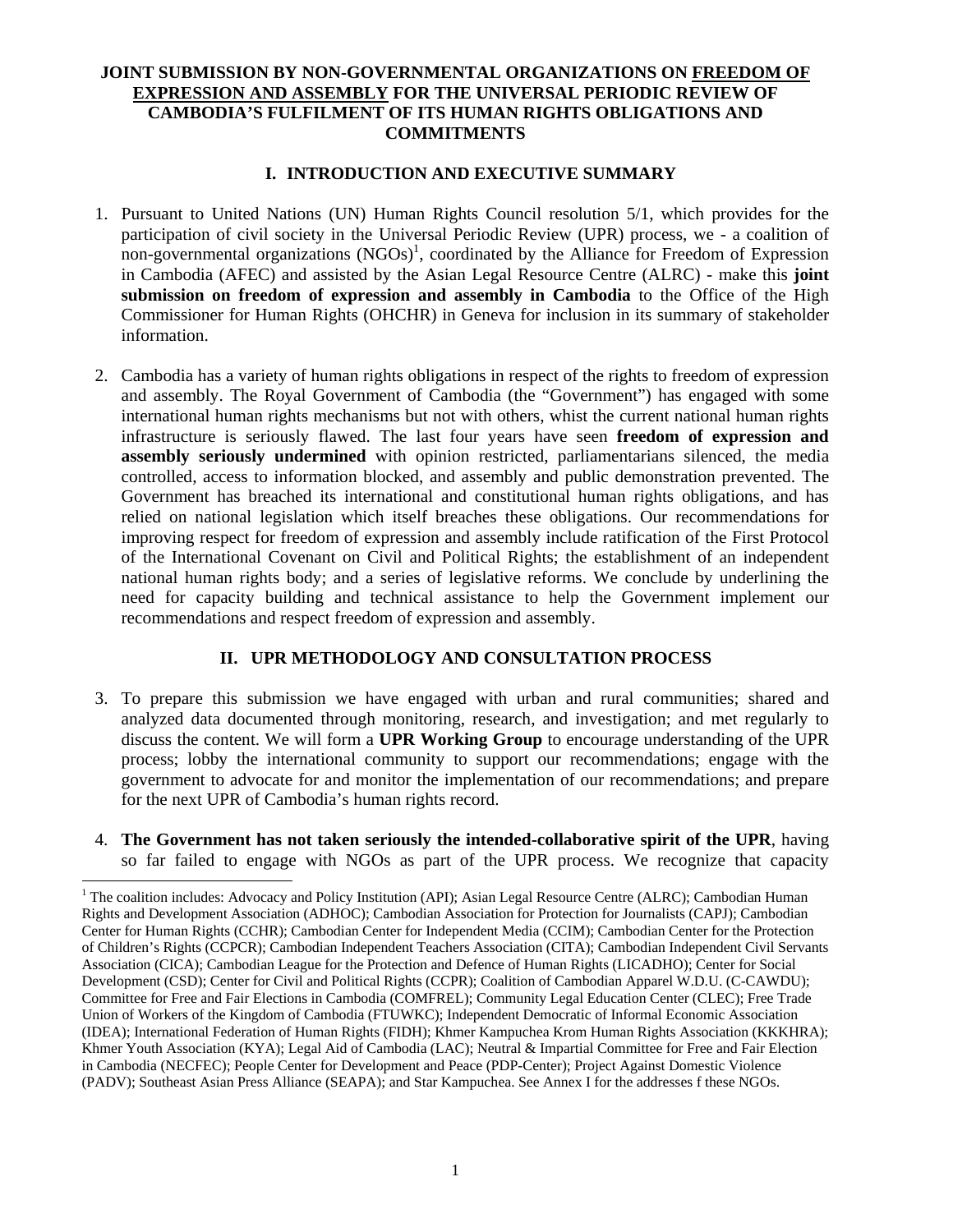shortcomings are relevant, but urge the Government to engage with civil society to ensure a worthwhile UPR. We have sent copies of this submission to the Government.<sup>2</sup>

### **III.BACKGROUND AND FRAMEWORK**

5. Cambodia has only recently emerged from a twenty-year civil war that followed the brutal Khmer Rouge regime. **Freedom of expression and assembly are not only important for individual dignity; we need these rights to participate in decision-making, accountability and democracy as we work to rebuild our country**. Cambodians cannot take part in decision-making if they are not able to express their views freely, do not have free access to information, and cannot assemble together to address issues of common concern and attempt to influence the Government.

#### **A. Scope of international obligations**

- 6. As a UN Member State, Cambodia is obliged under the **UN Charter** to promote universal respect for, and observance of, human rights. The Charter proclaims that the inherent dignity and the equal and inalienable rights of all humans is the foundation of freedom, justice and peace in the world.
- 7. Article 15 of the 1991 **Agreement on a Comprehensive Political Settlement of the Cambodia Conflict** (the "Paris Peace Accord"), provides that *"All persons in Cambodia … shall enjoy the rights and freedoms embodied in the Universal Declaration of Human Rights (UDHR) and other relevant international human rights instruments."* The UDHR was adopted by the UN General Assembly and provides for human rights standards accepted by all member states. Article 19 proclaims: *"the right to freedom of opinion and expression; this rights include freedom to hold opinions without interference and to seek, receive and impart information and ideas through any media and regardless of frontiers."* Article 20 protects the right to freedom of assembly. Much of the UDHR is regarded as having acquired legal force as customary international law<sup>3</sup> and it is binding on Cambodia as part of its Constitution (see paragraph 11 below).
- 8. The *"other international human rights instruments"* to which the Paris Peace Accord refers include the **International Covenant on Civil and Political Rights (ICCPR)**, to which Cambodia acceded in 1992. The ICCPR is legally binding and expands on the UDHR. Article 19 provides: *"Everyone shall have the right to hold opinions without interference ... Everyone shall have the right to freedom of expression; this right shall include freedom to seek, receive and impart information and ideas of all kinds, regardless of frontiers ..."* It provides for restrictions on these rights however: *"For respect of the rights or reputations of others … For the protection of national security or of public order, or of public health or morals."* Article 21 asserts: *"The right of peaceful assembly shall be recognized. No restrictions may be placed on the exercise of this right other than those imposed in conformity with the law and which are necessary in a democratic society in the interests of national security or public safety, public order, the protection of public health or morals or the protection of the rights and freedoms of others."*
- 9. Further guidance on interpreting ICCPR Article 19 can be found in the authoritative statements and declarations made by the **UN Special Rapporteur on the promotion and protection of the right to freedom of opinion and expression**. The Special Rapporteur has sought to clarify the precise nature of the right to freedom of expression. Importantly, the UN Special Rapporteur endorsed in his 1996 report<sup>4</sup> the **Johannesburg Principles on National Security, Freedom of Expression and Access to Information** (1996) (the "Johannesburg Principles") - a set of principles that limit the scope of the restrictions on freedom of expression.

<sup>&</sup>lt;sup>2</sup> We have sent copies to the Human Rights and Complaints Reception Committees of the National Assembly and the Senate, and to the Government's Cambodian Human Rights Committee.

<sup>&</sup>lt;sup>3</sup> 'Memorandum on the Cambodian Law on the Press', Article 19, London, October 2004. See Annex II to this submission. <sup>4</sup> Report of the Special Rapporteur, pursuant to Commission on Human Rights resolution 1993/45, Economic and Social Council, 22 March 1996.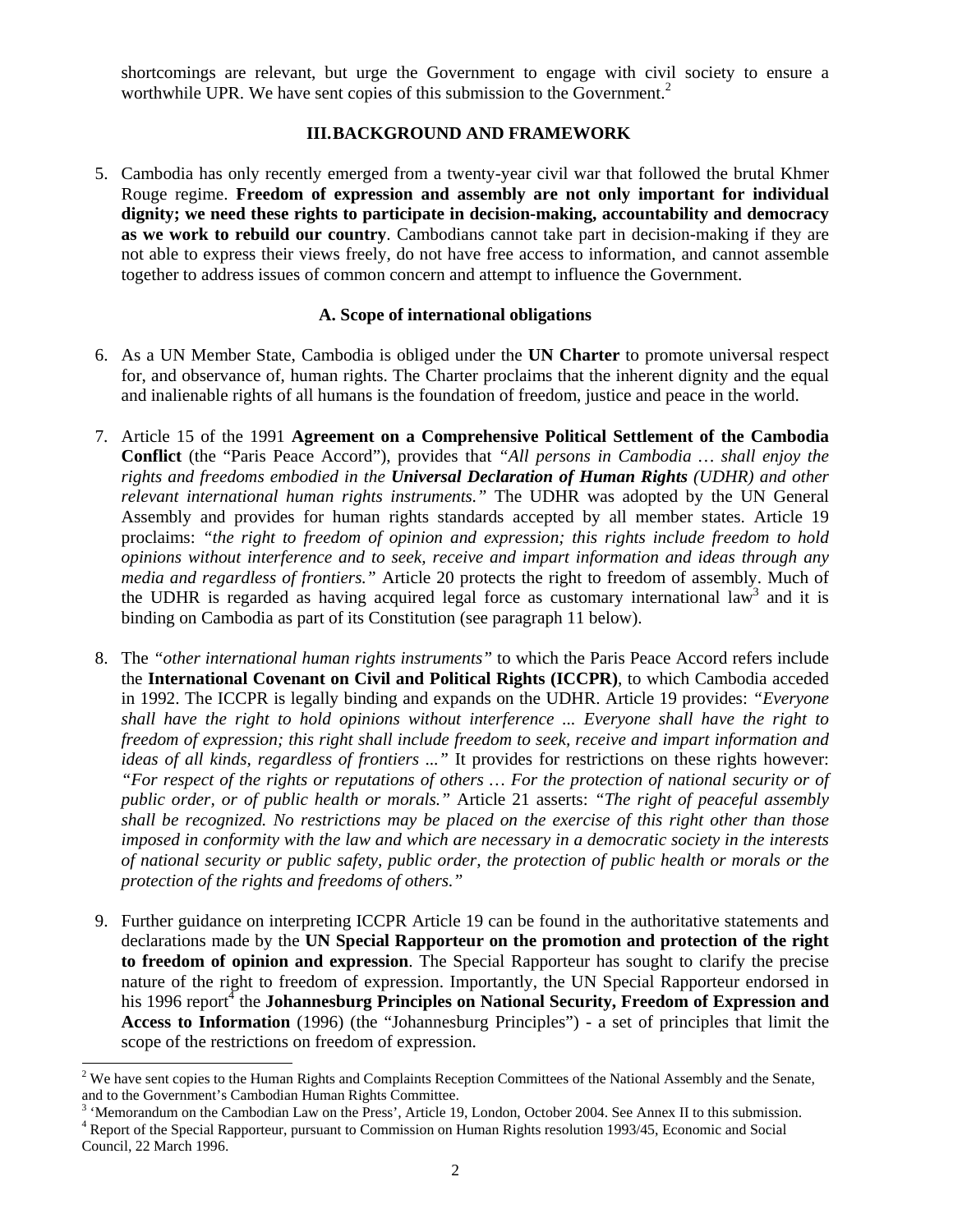10. **International jurisprudence** in the courts of the three regional human rights instruments (in Europe, Africa and the Americas) has also emphasized the overriding importance of freedom of expression and assembly, resulting in **a narrow interpretation of the scope of restrictions and sanctions**.

#### **B. Constitutional and legislative framework**

11. The **Constitution of the Kingdom of Cambodia** (the "Constitution") provides in Article 31**:**  *"Cambodia shall recognize and respect human rights as stipulated in the United Nations Charter, the Universal Declaration of Human Rights, the covenants and conventions related to human rights …"* Article 41 provides: *"Khmer citizens shall have freedom of expression, press, publication and assembly. No one shall exercise this right to infringe upon the rights of others, to affect the good traditions of the society, to violate public law and other national security. The regime of the media shall be determined by law."* Article 37 provides for the *"right to strike and to non-violent demonstration."* According to a decision of the Cambodian Constitutional Council dated 10 July 2007, **all human rights instruments to which Cambodia has adhered form part of the Constitution**.

## **C. Institutional and human rights infrastructure**

- 12. As a state party to the ICCPR, Cambodia must report to the treaty body with oversight of this Covenant – the Human Rights Committee (HRC). Cambodia's second report has been due since 31 July 2002. We note that Cambodia signed the **First Optional Protocol to the ICCPR** on September 27, 2004; however, Cambodia has not ratified it and it is not therefore legally binding.
- 13. We are pleased that Cambodia hosts a **country office for the OHCHR**, which plays an important role in monitoring human rights. Cambodia has benefited also from the mandate of the **Special Representative of the Secretary General for human rights in Cambodia**, which has regularly made independent assessments of and recommendations for improving the human rights situation. Unfortunately, this mandate has now been changed to the **weaker Special Rapporteur mandate**.
- 14. In Cambodia, the **Constitutional Council** is the supreme body through which citizens should be able to challenge the constitutionality of laws, regulations and state decisions that affect their constitutional rights. The procedures involved in making such challenges, however, prevent citizens from accessing the Council. A citizen who wishes to make a complaint has to either get the King, the Prime Minister, the President of the Senate, the President of the National Assembly, one tenth of Cambodia's MPs or one quarter of its Senators to request that the Council adjudicate the case. Further, the Constitutional Council is not independent from the Government.<sup>5</sup>
- 15. Articles 147 to 149 of the Constitution provides for an annual **National Congress** an institution of direct democracy whereby Cambodians can meet their rulers "*to be directly informed of various matters of national interest"* and *"to raise issues and make proposals for the state authorities to address."* Unfortunately the National Congress has never been convened, and on 4 March 2009, Prime Minister Hun Sen said that it should be removed from the Constitution.
- 16. Three other state institutions have a role in protecting human rights. The National Assembly and the Senate each have a **Human Rights and Complaints Reception Committee**, and the Government has its own **Cambodian Human Rights Committee**. These bodies are able to conduct investigations, but have failed in providing protection and redress to victims or in bringing perpetrators to justice. They are widely regarded as being politically controlled.<sup>6</sup> In September 2006,

l <sup>5</sup> 'CAMBODIA: The authorities must ratify the First Protocol to the ICCPR now', Asian Human Rights Commission (AHRC), 22 March 2006.

<sup>6</sup> *Ibid.*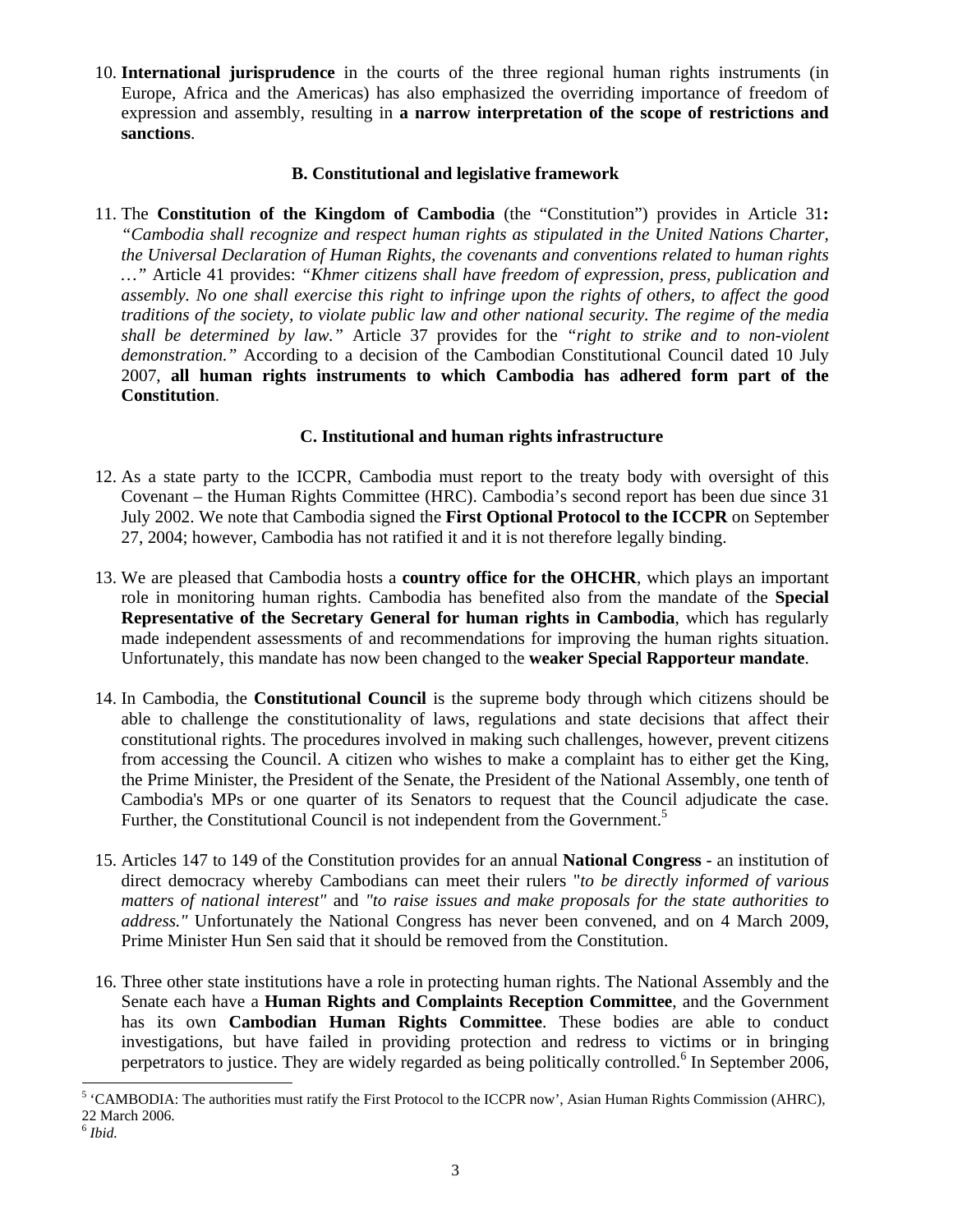Prime Minister Hun Sen announced plans to create a new **National Human Rights Commission (NHRC)** to be *"based on the Paris Principles."* The Paris Principles relate to the status and functioning of independent national institutions for the protection and promotion of human rights.<sup>7</sup> Cambodia currently has **no national action plan** or policy for protecting and promoting human rights.

- 17. It has been widely reported that the **Cambodian courts suffer from incompetence, corruption**  and political control.<sup>8</sup> Unfortunately, similar allegations now mar the Extraordinary Chambers in the Courts of Cambodia (ECCC).
- 18. Cambodia has **a thriving civil society** that is supported by international donors and has attracted wide praise. However, NGOs face continuing harassment from the Government, as reflected in this report. Further, they face new Government attempts to control them through a planned **NGO Law.**  The draft **NGO Law** gives the Government control over NGOs' finances, provides for complex registration rules, and outlaws "political" aims.

### **IV.PROMOTION AND PROTECTION OF HUMAN RIGHTS ON THE GROUND**

19. The Government should be praised for signing and ratifying a variety of international human rights treaties. However, the last four years (and the years preceding this) have been marked by the **Government's failure to cooperate properly with human rights mechanisms and a restriction of human rights including freedom of expression and assembly**.

### **A. Cooperation with human rights mechanisms**

- 20. Cambodia has not provided its second report to the HRC and has also failed to submit certain periodic reports to other treaty bodies. We do note however that the Government is working with the OHCHR to improve this situation. Despite signing the First Optional Protocol to the ICCPR on September 27, 2004, Cambodia has not yet ratified it. Further, whilst Cambodia continues to host a country office for the OHCHR, **the Government's treatment of the Special Rapporteur of the Secretary General for human rights in Cambodia, Yash Ghai, was alarming**. The Government has also given international NGOs short shrift.
- 21. Regionally, Article 14 of the ASEAN Charter calls for the creation of an **ASEAN human rights body** that will protect and promote human rights and fundamental freedoms. In this regard, **we welcome Cambodia's involvement** in related negotiations and engagement with civil society.
- 22. At a national level, the Government controls the three existing human rights bodies. However, we are **hopeful that Prime Minister Hun Sen's promises to create a NHRC will be fulfilled in 2009**. Whilst the Government is planning to push through a **worrying NGO Law**, we recognize that there has been increasing engagement with NGOs and hope that the space for this continues to grow.

## **B. Implementation of international human rights obligations**

23. **During the last four years freedom of expression and assembly in Cambodia have been consistently restricted, in breach of Cambodia's human rights obligations.** These violations have been supported by certain provisions of national law that breach international standards.

l  $7$  The Paris Principles were defined at the first International Workshop on National Institutions for the Promotion and Protection of Human Rights in Paris in October 1991.

<sup>&</sup>lt;sup>8</sup> 'Human Rights in Cambodia: The Charade of Justice Report, 2007', LICADHO, Phnom Penh, 2007.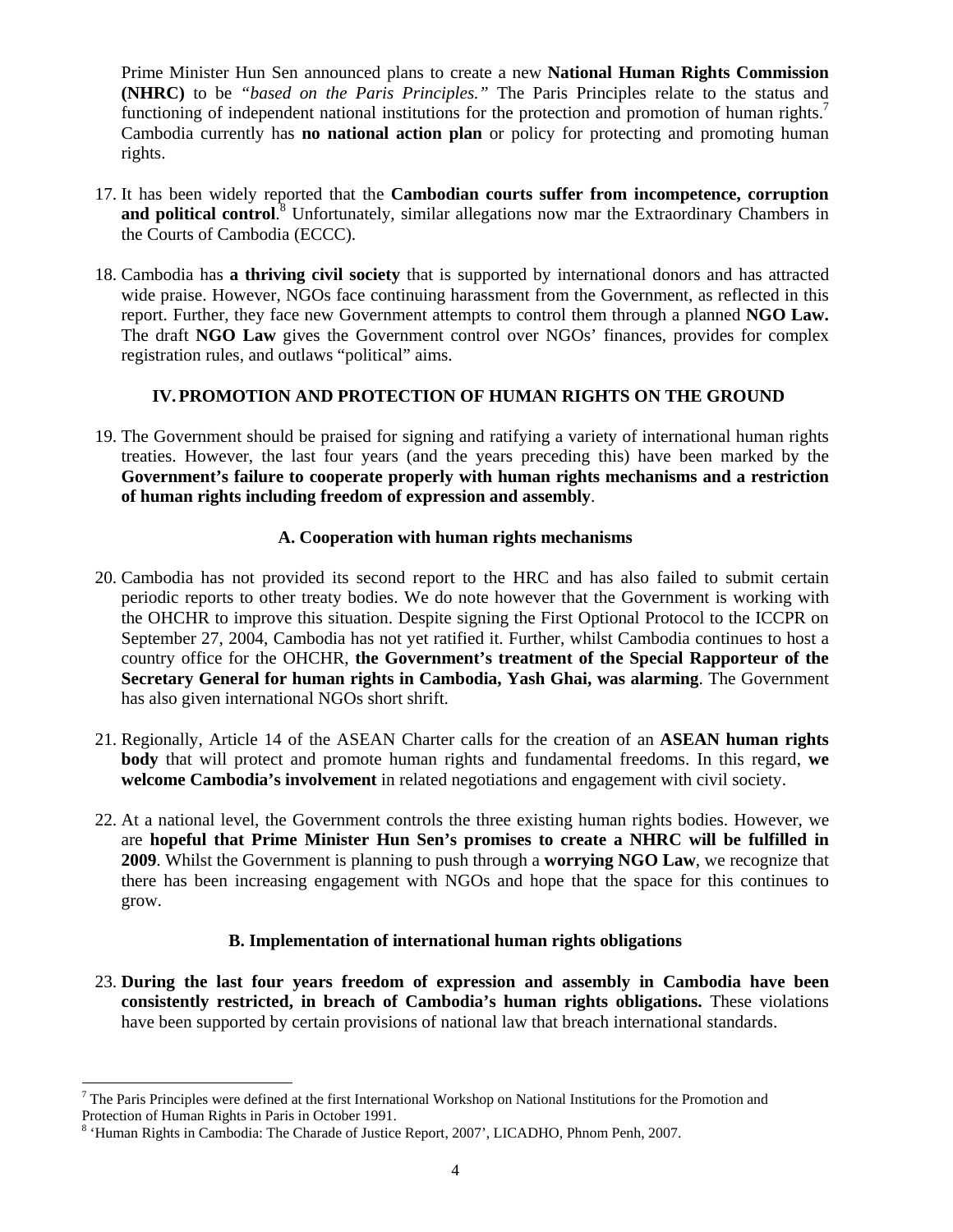### **1. Opinion restricted**

- 24. Cambodians do not enjoy the freedom to express opinions that conflict with those of the Government. The **Government has used the full force of the criminal** law on incitement, defamation and disinformation to restrict opinions being expressed on sensitive issues including territorial borders, corruption land grabbing and other sensitive issues.
	- From October to December 2005, at the behest of the Government, **eight well-respected human rights advocates were arrested and detained for disinformation, defamation and/or incitement**. Mam Sonando, owner and Director of the independent Beehive Radio station, was arrested and detained for broadcasting an interview with an activist who criticized the Cambodia-Vietnam border treaty. Rong Chhun, President of the Cambodian Independent Teachers Association, was arrested and detained in connection with a press statement that related also to the border treaty. Men Nath, President of the Cambodian Independent Civil Servants Association, and Ear Channa, Deputy Secretary General of the Student Movement for Democracy, also signed the statement and then fled to Thailand. They now live in Europe. Kem Sokha, then President of the Cambodian Center for Human Rights, was arrested and detained in connection with a banner displayed at International Human Rights Day celebrations that included small hand-written comments by villagers; one such comment criticized Prime Minister Hun Sen and referred to land being lost to Vietnam. Yeng Virak, Executive Director of the Community Legal Education Center, and Pa Ngoun Teang, a Deputy Director of the Cambodian Center for Human Rights, were arrested on the same day and for the same reason. After local and international pressure, the men were eventually released on bail.
	- In September 2006, Teang Narith, a lecturer at the Sihanouk Raj Buddhist University in Phnom Penh, was **dismissed for writing a book that criticized the Government**. He was then arrested and charged with disinformation, and found guilty and **sentenced to jail for over two years** and fined. He was released and is considered to suffer from mental illness.
	- A **report by Global Witness** that alleged involvement of senior officials and their relatives in illegal logging was **banned** in June 2007.
	- In 2009, the national judges at the ECCC threatened to take legal action against Nuon Chea's defence lawyers Michiel Pestman and Andrew Ianuzzi after they had rasked for the national courts to investigate corruption allegations at the ECCC. **Even at the hybrid international criminal court, lawyers were discouraged from expressing opinions unfavourable to the status quo**.
- 25. The cases above are a few of many examples of the **Government restricting freedom of expression** in breach of UDHR and ICCPR Article 19, and Articles 31 and 41 of the Constitution.
- 26. Further, the **law used or impliedly threatened in these cases criminal defamation and disinformation - is itself in breach of international and constitutional human rights obligations**. Article 62 of the UNTAC Law provides for **criminal disinformation**: *"The director or other party responsible for a publication or other means of communication who took the decision to publish, distribute or reproduce by any means information which is false, fabricated, falsified or untruthfully attributed to a third person and did so in bad faith and with malicious intent, provided that the publication, distribution or production has disturbed or is likely to disturb the public peace, shall be liable to a punishment of six months to three years in prison, a fine of up to ten million Riels, or both."* Article 63 of the UNTAC Law concerns **criminal defamation**: *"Defamation or libel made by one of the means listed in article 59 shall be punished by imprisonment of eight days to one year"*. These laws were created in 1992 for the transitional period under UN administration when there was ongoing civil war in Cambodia. They have since been used to prevent and punish criticism of those in power. They breach international freedom of expression standards and have created a climate of fear. In their joint declarations in 1999, 2000 and again in 2002, the three special international mandates for promoting freedom of expression – the UN Special Rapporteur,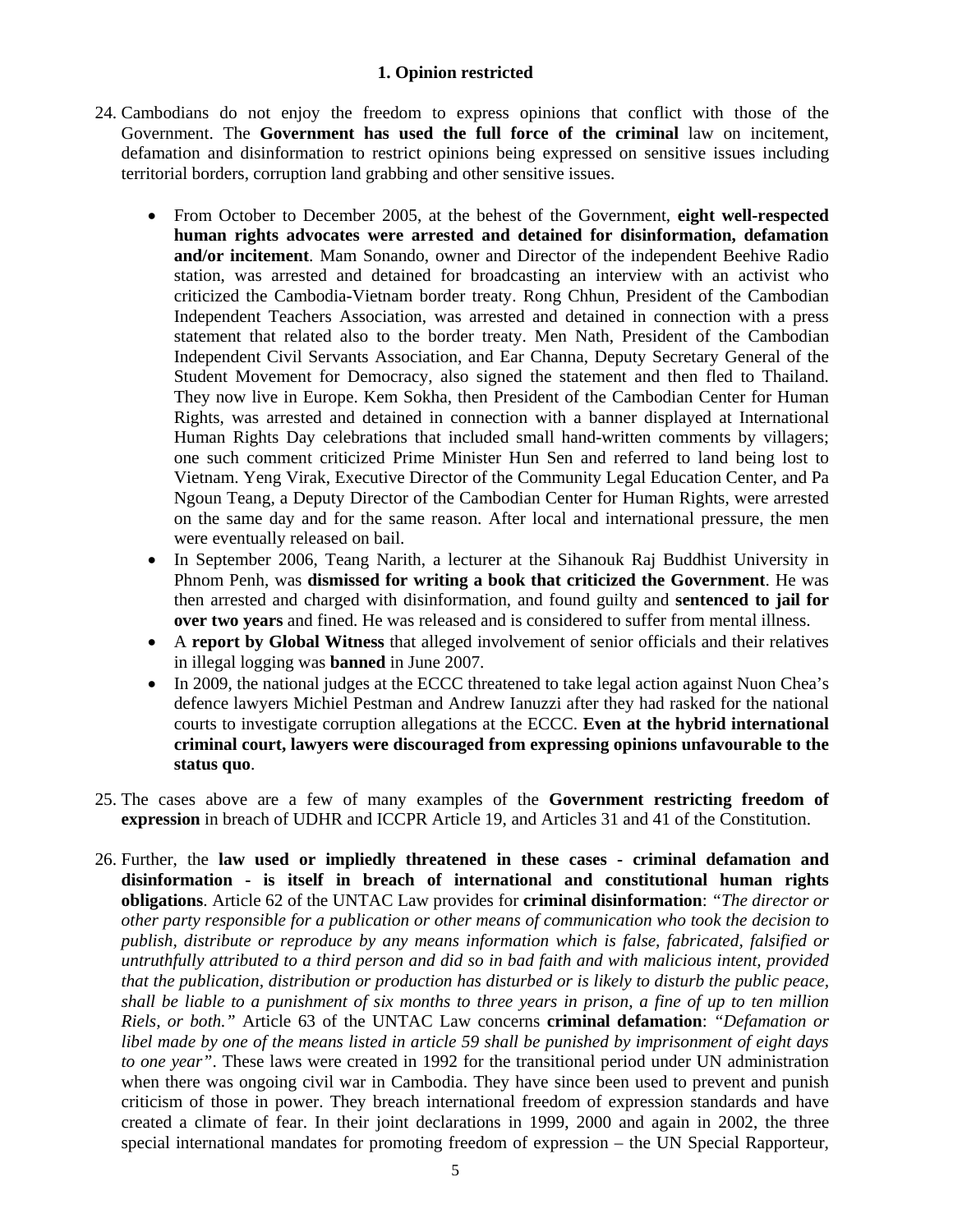the OSCE Representative on Freedom of the Media, and the OAS Special Rapporteur on Freedom of Expression – called on states to repeal their criminal defamation laws.<sup>9</sup> In its observations on Mexico's periodic report, the HRC stated that it *"deplores the existence of the offence of 'defamation of the state'"* and called for its abolition.

27. Further to international and local pressure, on 21 April 2006 **the Government removed the custodial sentence for defamation**. On 13 August 2007, Prime Minister Hun Sen stated that the Government had decided to eliminate defamation charges from the criminal code. This has not yet happened, whilst disinformation remains a criminal offence.

### **2. Parliamentarians silenced**

- 28. Parliamentarians too have found their freedom of expression restricted. The **Government has used the criminal law and amendments to the internal rules of parliament** to render representatives of the people fearful to debate and make laws and **undermine democracy**. Indeed, the number of parliamentarians speaking in parliament has decreased over the last four years.<sup>10</sup>
	- On 3 February 2005 Sam Rainsy, the leader of the opposition Sam Rainsy Party (SRP), went into self-imposed exile citing fear of arrest after the National Assembly voted to remove his parliamentary immunity and that of SRP MPs Chea Poch and Cheam Channy. On the same day, Cheam Channy was arrested and detained in the Cambodian Military Prison. **Rainsy faced multiple criminal defamation charges** after accusing the ruling Cambodian People's Party (CPP) of corruption in the formation of the then-coalition government. He had also accused Prime Minister Hun Sen of involvement in the murder of the SRP-affiliated trade union leader Chea Vichea. **Rainsy was tried in absentia, and sentenced to 18 months in prison** and fined. The US Embassy in Cambodia said it was *"deeply concerned"* that the Government was trying to *"silence the opposition"*. 11 On 5 February 2006, Rainsy received a Royal Pardon from King Sihamoni at Prime Minister Hun Sen's request.
	- In September 2008, when the new parliament was sworn in, the CPP used its overwhelming dominance to force through the adoption of new internal rules for parliament. According to Articles 48 and 55 of these rules, MPs must be seated in groups, each of which is composed of at least ten members with a leader and a deputy-leader. MPs from parties with less than ten seats must join a group with other MPs. An MP cannot speak in parliament unless he or she is a member of a group, makes a request to speak through the group leader, and gets permission from the National Assembly's Chairman. These **rules have prevented the three Human Rights Party (HRP) MPs from speaking in parliament**, as they have not joined a group because they want to retain their independence from other parties.
- 29. The cases of Sam Rainsy and Cheam Channy again evidence breach of the UDHR and ICCPR Article 19, and of Articles 31 and 41 of the Constitution. As set out above, the criminal defamation law used is itself in breach of international obligations and is unconstitutional. Further, Article 77 of the Constitution provides: *"The deputies in the National Assembly shall represent the entire Cambodian people …"*. **The new internal rules followed in the National Assembly deny MPs the right to freedom of expression and prevent them from representing Cambodians**.

#### **3. Media controlled**

30. **Journalists, editors and other media persons have been subjected to assault, threats, and lawsuits for criminal defamation and/or disinformation**. Reporting on sensitive subjects is a risky business.

 $\overline{a}$ 

<sup>&</sup>lt;sup>9</sup> 'Briefing Note on International and Comparative Defamation Standards, Article 19, London, February 2004.

<sup>&</sup>lt;sup>10</sup> 'Parliamentary Watch Report', CSD, 2007.

 $11$  'Cambodia opposition calls on king', BBC News, 4 February 2005.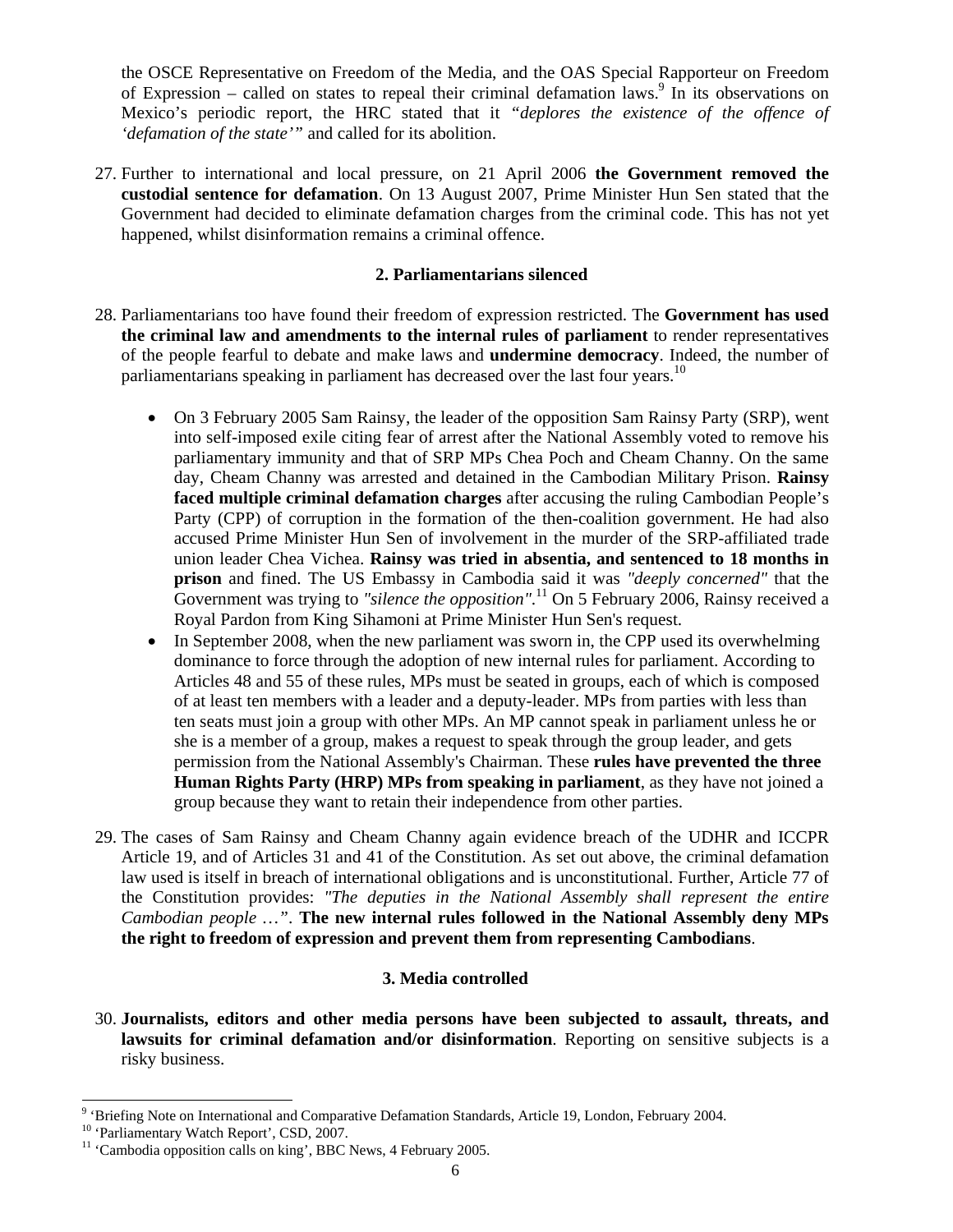- In November 2007, the Ministry of Interior and Ministry of Information confiscated from newsstands copies of the Free Press Magazine that included articles and cartoons critical of the retired King Norodom Sihanouk and Prime Minister Hun Sen. **The publisher was ordered to close**, and the editor, Lim Piseth, was summoned to the Ministry of Interior. Lim Piseth then received text message and telephone threats from January to April 2008, and AK47 bullets were thrown into his garden. He fled abroad in May 2008.
- In May 2008, the Ministry of Information **shut down Angkor Ratha Radio station and withheld its license after it had sold its airtime to four political parties**. This action reflects the Government's wider efforts to limit the radio frequencies available for use by radio stations sympathetic to opposition parties and human rights NGOs.
- In June 2008, Dam Sith, an editor of the opposition *Monaksekar Khmer* newspaper, was **arrested for criminal disinformation for reporting the opposition leader's remarks** that two government ministers had been affiliated with the Khmer Rouge. The case was closed once Dam Sith apologized for his "mistake".
- Most notoriously, in early July 2008 **journalist Khim Sambo of the** *Monaksekar Khmer* **newspaper was shot dead with his son** in Phnom Penh. No arrests have been made.
- On 24 January 2009, the **violent eviction of the Phnom Penh Dey Krahorm** community also saw **law enforcement personnel preventing journalists from reporting on the case**.
- In 2009, we have also seen concerning moves to **limit freedom of expression on the internet**. Reportedly, the Government blocked the Global Witness and Reahu websites.
- 31. We again highlight UDHR and ICCPR Article 19, and Articles 31 and 41 of the Constitution. The freedom of expression of journalists and others has been severely restricted. These **violations have also breached the Cambodian Press Law 1995**, which contains a positive guarantee of freedom of expression. Article 1 specifies: *"This law shall determine a regime for the Press and assure the freedom of press and freedom of publication in conformity with Articles 31 and 41 of the Constitution…"* However, **the Press Law itself is deeply flawed** as it contains various provisions for control of the press. In its Concluding Observations of 1999, the HRC criticized the Press Law for being incompatible with ICCPR Article 19. We attach to this submission a detailed analysis of the Press Law by the international NGO Article 19.12 Despite these observations and criticisms, in its recent worrying report the Ministry of Information stated that it plans to strengthen its controls on publishing and broadcasting and extend the Press Law to the internet.<sup>13</sup>

## **4. Access to information blocked**

- 32. **Access to information an important element of freedom of expression is severely restricted** in Cambodia. The Government's decision-making process is shrouded in secrecy, and private interests violently block investigative reporters.
	- On 24 December 2007, **military personnel confiscated a report** made by Voice of Democracy reporter Sou Visal on alleged injuries and killings relating to the destruction of Buddhist statues at Niroth Pagoda. Threatening him, the military personnel took Sou Visal's voice recorder and camera and returned them after deleting the data.
	- On 30 January 2008, **two journalists** from *Khmer Mchas Srok* and *Sralagn Khmer*  newspapers were **prevented from reporting a land dispute** between three families and the Phanimex Company at Andong Sangkat Prek Pra, Khan Meanchey, Phnom Penh. The armed men hired to guard the land threatened the journalists with a gun and warned them not to take photographs.
	- In July 2008, the **Government delayed releasing inflation figures** seemingly to avoid adverse publicity during the general election.

 $12$  Article 19, op. cit.

<sup>&</sup>lt;sup>13</sup> 'Ministry To Tighten Broadcast Control', VOA Khmer, Pich Samnang, Phnom Penh, 20 March 2009.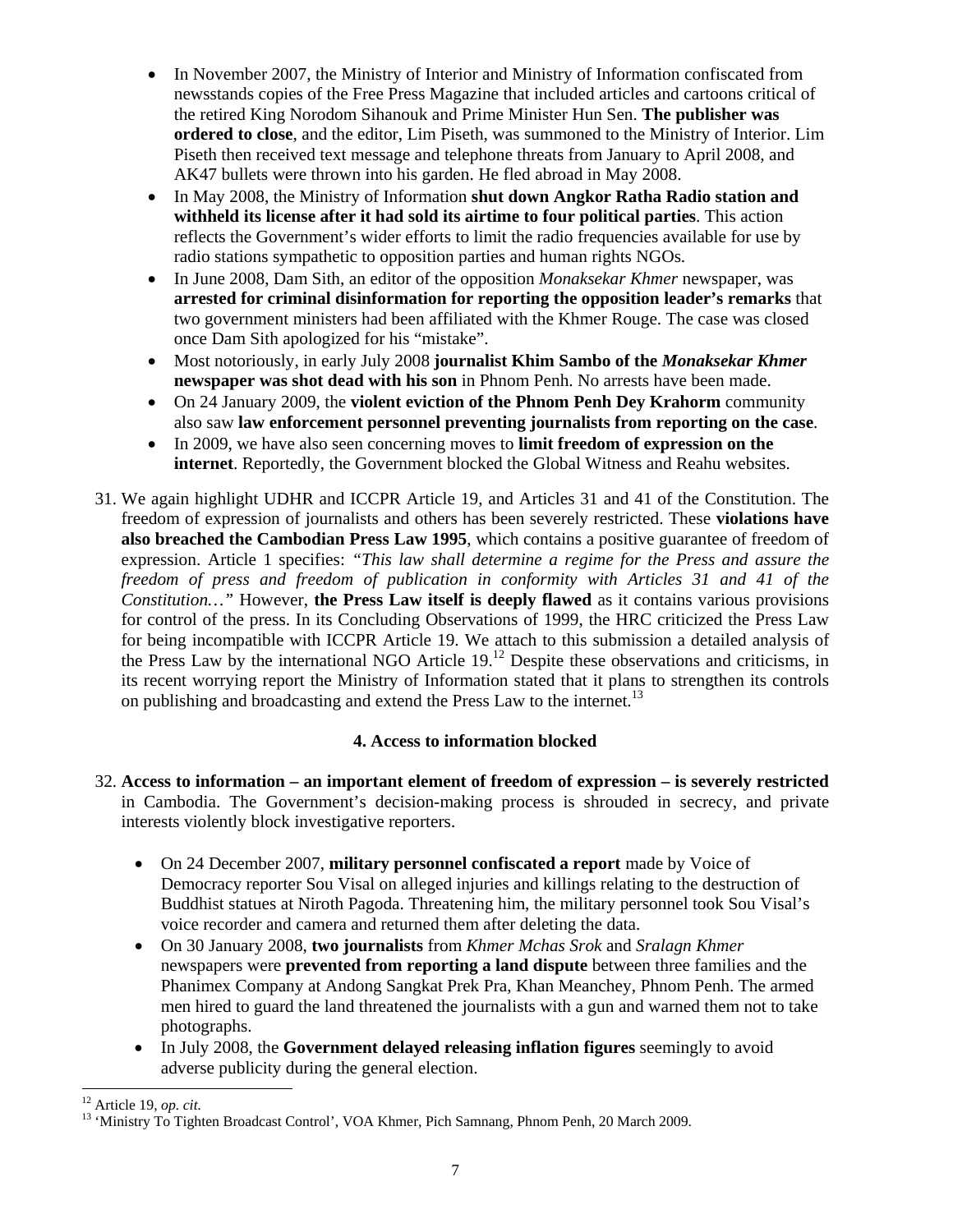- Whilst the national courts have failed to investigate corruption allegations at the ECCC, the UN has failed to share the results of its investigations into these allegations. **The UN is blocking access to information that could affect the trials' fairness** and in doing so is signaling that corruption can be tolerated, with impunity overriding accountability.
- 33. The Government and those close to it have restricted access to information in breach of the UDHR and ICCPR Article 19, and of Articles 31 and 41 of the Constitution. It is hoped that the **Freedom of Information Policy Framework**, drafted with US assistance, will help turn this tide of restriction.

### **5. Assembly and public demonstrations prevented**

- 34. According to Adhoc, of 155 non-violent demonstrations and strikes in 2008 linked mainly to land and labour disputes - at least  $108$  were suppressed<sup>14</sup>. The **Government has severely restricted assembly and public demonstration**, and this restriction has often been **marked with excessive force**.
	- **Events surrounding the murder of trade union leader Chea Vichea** provide a good microcosm of the restrictions on freedom of expression and assembly in Cambodia. It has been alleged that Chea Vichea was killed for his perceived opposition to the Government. As set out above, Sam Rainsy was convicted for his opinions on this case. In September 2006, the **police violently dispersed a peaceful protest** against the conviction of Chea Vichea's alleged killers. Heng Pov, the police official in charge of investigating the murder and who now alleges that it was ordered by the then National Police Commissioner Hok Lundy, is now serving a 76-year prison sentence for a wide range of crimes. Hok Lundy recently died in a helicopter crash.
	- A **strike by female workers** at the Fortune Garment Woolen Knitting Company in Kandal on 29 November 2007 was **brutally repressed** by a large group of police armed with electric batons and tear gas. Several of the women were injured.
	- In December 2007, the **police dispersed with excessive force a peaceful demonstration by Khmer Krom monks** in front of the Embassy of Vietnam. Two monks were seriously injured.
	- On 19 December 2007, **police and military personnel armed with electric batons and water hoses dispersed a peaceful march by 160 indigenous minority protesters** in Labanseak Commune, Banlung district, Ratanakiri. The local authority had not granted 'permission' for the march. The police questioned the march organizer and a human rights activist, and also illegally searched the house of another activist.
	- From January to October 2008, the Cambodian Center for Human Rights organized **48 public forums of which nine were disrupted and two banned**. The local authorities banned the two forums (in Takeo and Kampong Chhnang) because they wanted to keep "good order" for the genera election period.
- 35. The cases above are a few of countless examples of the Government restricting freedom of assembly in breach of the UDHR Article 20 and ICCPR Article 21, and of Articles 31, 37 and 41 of the Constitution.
- 36. In repressing freedom of assembly, the **Government often relies on the 1991 Law on Demonstration** that prohibits demonstrations that affect *"public tranquility, order or security"*. Further, **local authorities misinterpret the law** and rely on a Ministry of Interior declaration that requires demonstration organizers to receive permission to demonstrate. The 1991 Law on Demonstration was unsuccessfully challenged in the Constitutional Council. A new law is now being drafted that in many respects is worse than the 1991 law because it is self-contradictory,

l <sup>14</sup> 'Human Rights Situation 2008', Adhoc, Phnom Penh, January 2009.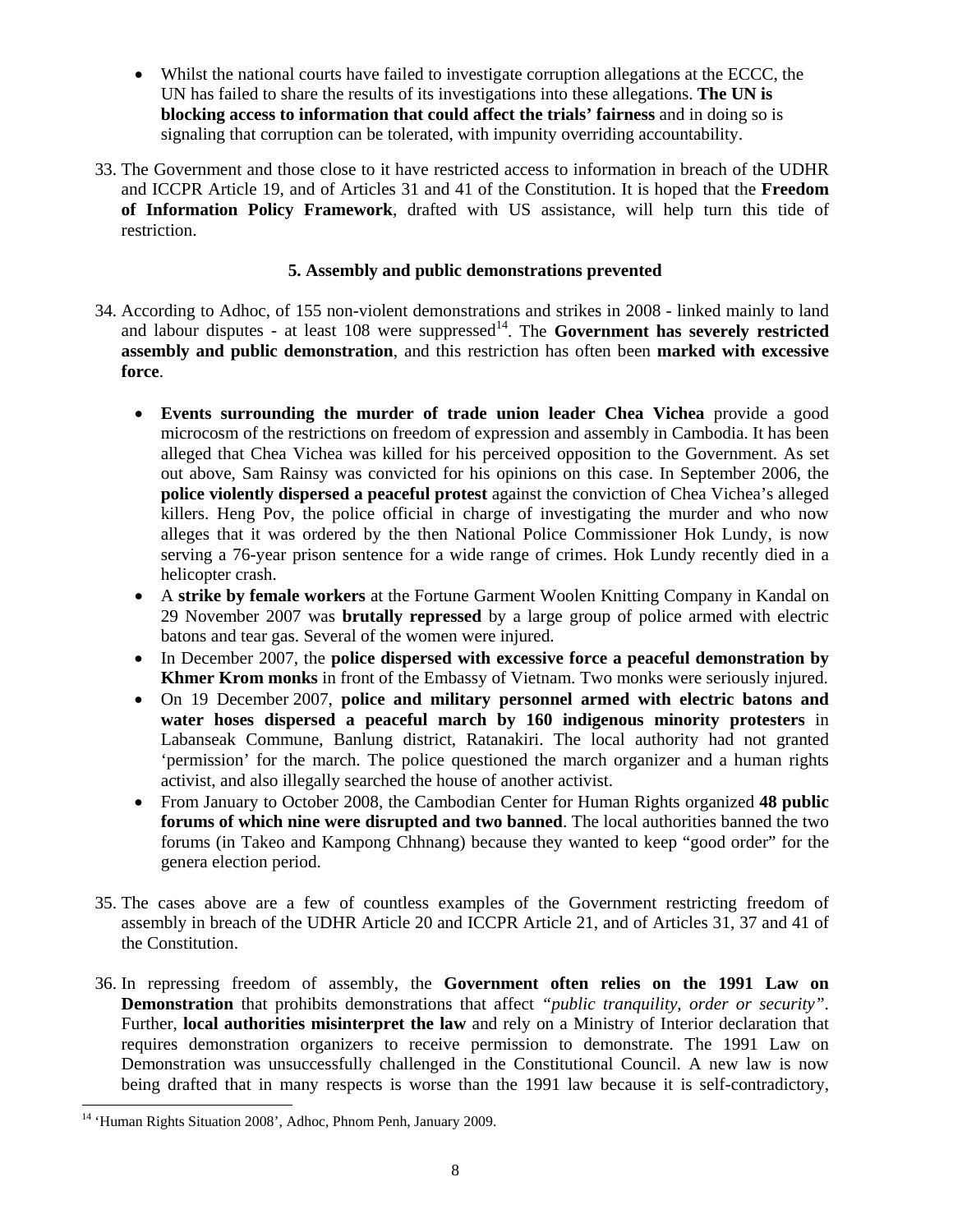expressly requires demonstration organizers to receive permission to demonstrate, and makes organizers responsible for any damage caused by demonstration participants.

#### **V. ACHIEVEMENTS, BEST PRACTICES, CHALLENGES AND CONSTRAINTS**

- 37. We recognize the Government's stated intentions to continue to negotiate for the creation of an **ASEAN Human Rights body**, and its **promises to create the NHRC and to decriminalize defamation**. We are also hopeful about a new freedom of information law. We believe that space is opening up for further engagement between the Government and NGOs.
- 38. However, we are concerned with the **Government's failure to engage with the international community and the weaknesses of the international community** in demanding improvements in the protection of human rights. There are **no independent mechanisms that act as a check on the Government's power**, so further violations of freedom of expression and assembly remain almost certain. We are also concerned about the Government's approach to the internet and its plans to restrict its use.

### **VI. KEY NATIONAL PRIORITIES, INITIATIVES AND COMMITMENTS: OUR RECOMMENDATIONS**

39. During the last four years, **Cambodians have suffered from frequent and regular violations of their rights to freedom of expression and assembly**. In order to improve this situation we urge the Government to properly respect these freedoms and to implement the following **recommendations**:

#### International

- i. Ratify the First Optional Protocol of the ICCPR to enable Cambodians to submit complaints to the HRC relating to violations of their freedom to expression and assembly, and other human rights.
- ii. Work with civil society to cooperate with the UN treaty bodies in particular the HRC and to satisfy Cambodia's reporting obligations. Submit the second report to the HRC, due since 2002.
- iii. Invite the UN Special Rapporteur on the promotion and protection of the right to freedom of opinion and expression to visit and assess the situation in Cambodia, and to make recommendations for improving freedom of expression.
- iv. Cooperate fully with the new Special Rapporteur for human rights in Cambodia.
- v. Engage properly with the UPR process, by consulting with all stakeholders.

#### Regional

vi. Work with other ASEAN member states to create an ASEAN Human Rights body in 2009.

#### National

- vii. Establish an independent NHRC in 2009, in keeping with the Paris Principles.
- viii. Publicly endorse the Johannesburg Principles and work with NGOs to formulate a freedom of expression and assembly strategy as part of a wider human rights action plan.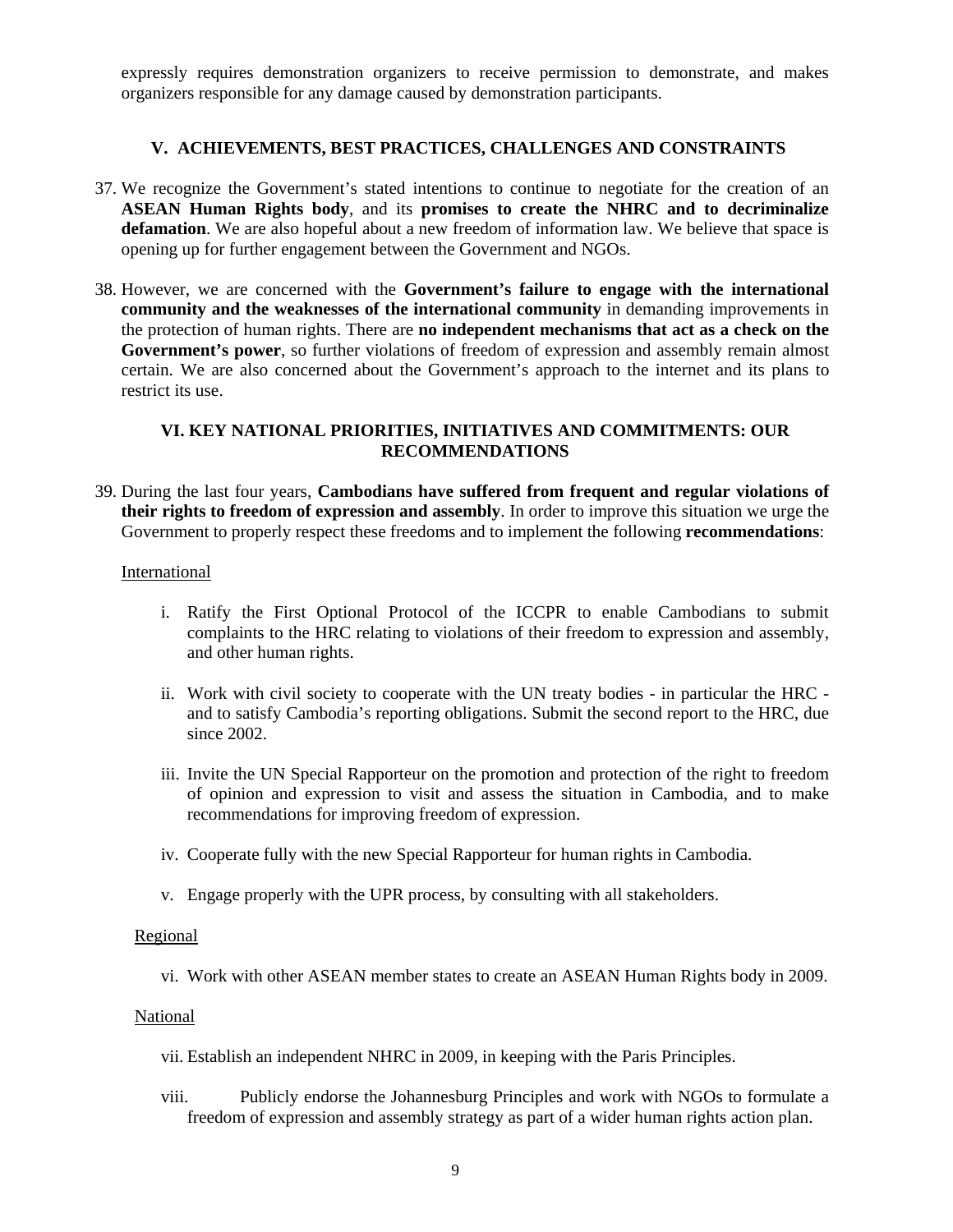- ix. Decriminalize disinformation and defamation in the course of reforming the criminal law.
- x. Invite experts including the international NGO Article 19 and the United Nations Educational, Scientific and Cultural Organization (UNESCO) to assess and recommend amendments to the 1995 Press Law and 1991 Law on Demonstrations. Implement these newly amended laws.
- xi. Draft and implement a new Freedom of Information Law, in accordance with the freedom of information policy framework.
- xii. Ensure that any new NGO Law respects NGOs' freedom of expression and association.
- xiii. Amend parliament's internal rules to remove the grouping requirements and enable MPs to speak freely and represent their constituents.
- xiv. Provide more radio frequencies for use by broadcasters sympathetic to the opposition political parties and civil society.
- xv. Provide training to the judiciary, law enforcement personnel and local authorities on the importance of applying accepted freedom of expression and assembly principles.
- xvi. Reform the judiciary to make it truly independent. Specific recommendations for reform of the judiciary are beyond the scope of this submission, but we reference  $LICADHO's excellent report on this issue.<sup>15</sup>$

## **VII. CAPACITY BUILDING AND TECHNICAL ASSISTANCE**

40. The need for capacity building and technical assistance is made obvious in the above recommendations and is **required to empower the Government** to work with NGOs to engage further with UN mechanisms, set up an independent NHRC, reform flawed legislation, and provide training. Civil society would also benefit from further capacity building and technical assistance to make us more effective in promoting and protecting freedom of expression, assembly and other human rights.

13 April, 2009

 $\overline{a}$ 

<sup>15</sup> LICADHO. *Op. cit.*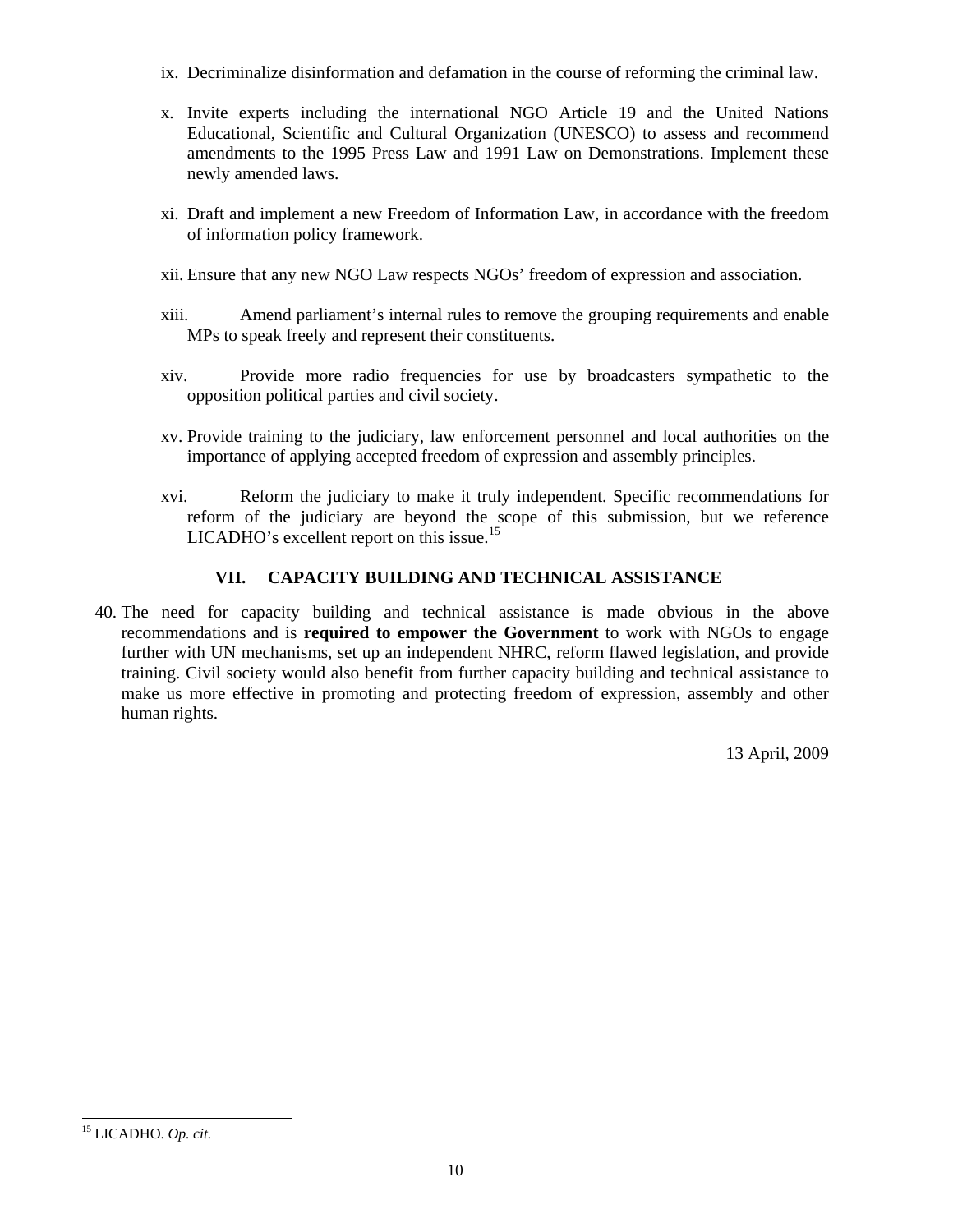#### **ANNEX I: NGO COALITION**

Advocacy and Policy Institute (API) Phnom Penh Center, Building F, 4<sup>th</sup> Floor, Room 484, Corner Sihanouk & Sothearos Blvd, Sangkat Tonle Bassac, Khan Chamkar Morn, Phnom Penh, Kingdom of Cambodia Tel: (855) 23 213 486 Fax: (855) 23 213 487 Email: apioffice@apiinstitute.org Website: www.apiinstitute.org

Asian Legal Resource Centre 19/F, Go-Up Commercial Building, 998 Canton Road, Kowloon, Hong Kong, China Tel: (852) 2698 6339 Fax: (852) 2698 6367 Email: alrc@alrc.net Website: www.alrc.net

Cambodian Human Rights and Development Association (ADHOC) #1, St. 158. Oukhna Toeun Kang, Boeung Raing, Khan Daun Penh, Phnom Penh, Kingdom of Cambodia Tel. (855) 23 218 653 Email: adhoc@forum.org.kh Website: www.adhoc-chra.org

Cambodian Association for Protection for Journalists (CAPJ) #63. Street 240, Sangkat Chay Chum Nash, Khan Daun Penh, Phnom Penh, Kingdom of Cambodia P.O.Box 816, Phnom Penh. Tel: (855) 12 997 054 Fax: (855) 23 215 834 Email: umsarin@gmail.com

Cambodian Center for Human Rights (CCHR) #798, Street 99, Sangkat Beng Trabek, Khan Chamkarmorn, Phnom Penh, Kingdom of Cambodia Tel: (855) 23 72 69 01 Fax: (855) 23 72 69 02 Email: info@cchrcambodia.org Website: www.cchrcambodia.org

Cambodian Center for the Protection of Children's Rights (CCPCR) #22, St. E, Grop 3 th, Pong Piey Village, PP Thmey Commune, Russey Keo, Phnom Penh, Kingdom of Cambodia Tel: (855) 23 880 690 Email: ccpcr@online.org.kh

Cambodian Independent Teachers Association (CITA) #54 Eo St. 95.Sangkat Boeung Kengkorng III, Khan Chamkarmon, Phnom Penh, Kingdom of Cambodia Tel: (855) 12 930 706

Cambodian Independent Civil Servants Association (CICA) # 5B, St. 470, Toul Tompoung I, Khan Chamkar Morn, Phnom Penh, Kingdom of Cambodia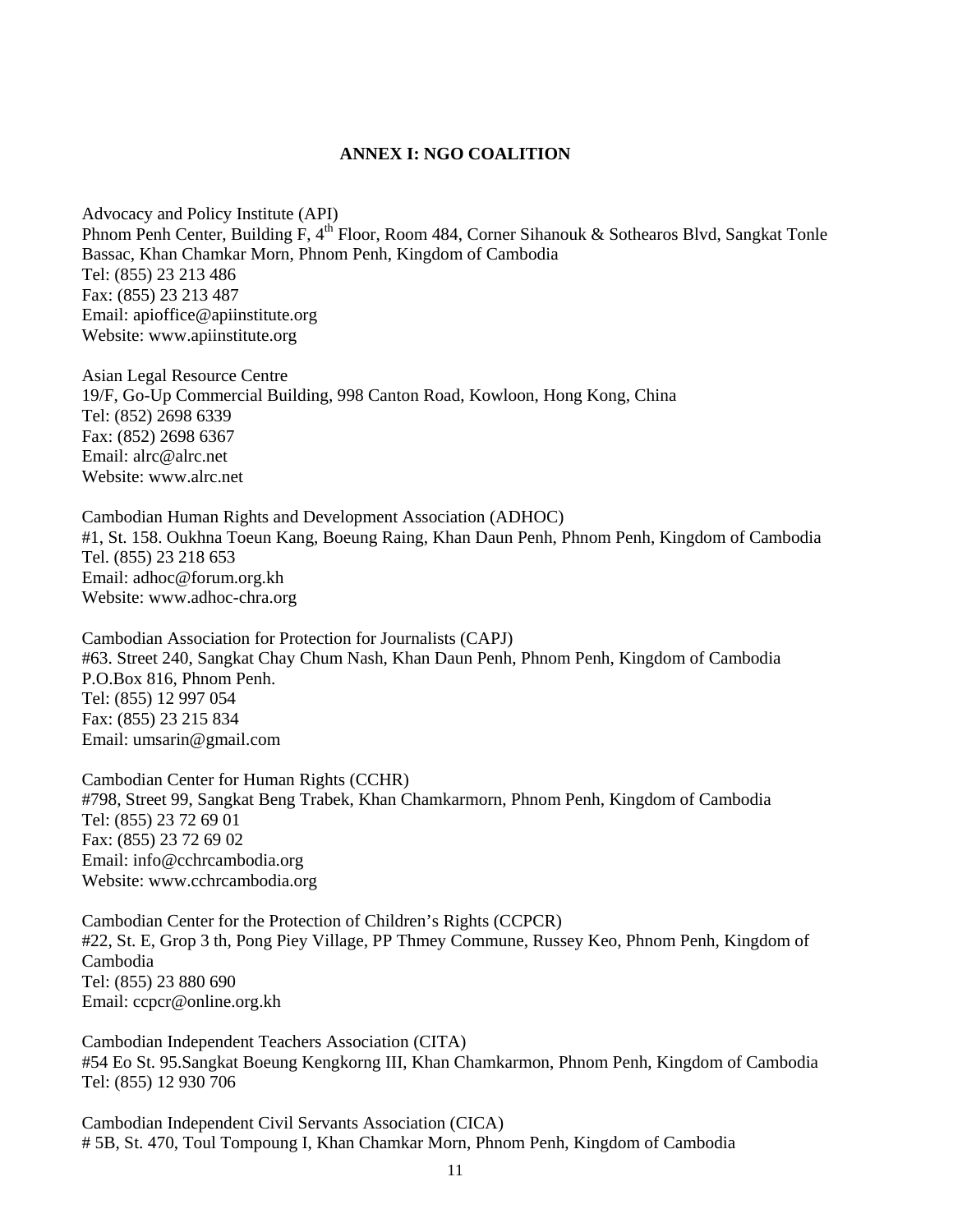Tel: (855) 17 266 850 Email: thimsea@yahoo.com

Cambodian League for the Protection and Defence of Human Rights (LICADHO) # 16, St.99. Boeung Trabek, ChamkarMorn, Phnom Penh, Kingdom of Cambodia Tel: (855) 23 364 901 Fax: (855) 23 217 626 Email: contact@licadho.org Website: www.licadho-cambodia.org

Center for Social Development (CSD) #19, St 57, Boeung Keng Kang I, Khan Chamkar Morn, Phnom Penh, Kingdom of Cambodia Tel: (855) 23 364 736 Fax: (855) 364 736 Email: info@csdcambodia.org Website: www.csdcambodia.org

Coalition of Cambodian Apparel W.D.U. (C-CAWDU) Sangkat Boeung Toumpon, Khan Mean Chhey, Phnom Penh, Kingdom of Cambodia Tel: (855) 12 998 906 Email: c.cawdu@forum.org.kh Website: http://ccawdu.typepad.com

Center for Civil and Political Rights (CCPR-Centre) Rue de Vermont 37-39, PO Box 183, 1211 Geneva 20 (Switzerland) – Tel: +41(0)22 / 594 3803 – Email: info@ccprcentre.org

Committee for Free and Fair Elections in Cambodia (COMFREL) #138, STreet 122, Teuk Laak II, Toul Kork, Phnom Penh, Kingdom of Cambodia Tel: (855) 23 884 150 Fax: (855) 23 883 750 Email: comfrel@online.com.kh Website: www.comfrel.org

Community Legal Education Center (CLEC) #54, Street 306, Sangkat Boeung Keng Kang I, Khan Chamkar Morn, Phnom Penh, Kingdom of Cambodia Tel: (855) 23 215 590 Fax: (855) 23 211 723 Email: admin@clec.org.kh Website: www.clec.org.kh

Free Trade Union of Workers of the Kingdom of Cambodia (FTUWKC) #11 St, 376, Boeung Keng Kang III, Khan Chamkar Morn, Phnom Penh, Kingdom of Cambodia. Tel. (855) 23 216 870 Fax: (855) 23 216 870 Email: contact@ftuwkc.org Website: www.ftuwkc.org

Independent Democratic of Informal Economic Association (IDEA) # 6c, St.476 Sangkat Toul Toum. Phnom Penh, Kingdom of Cambodia. Tel: (855) 12 543 796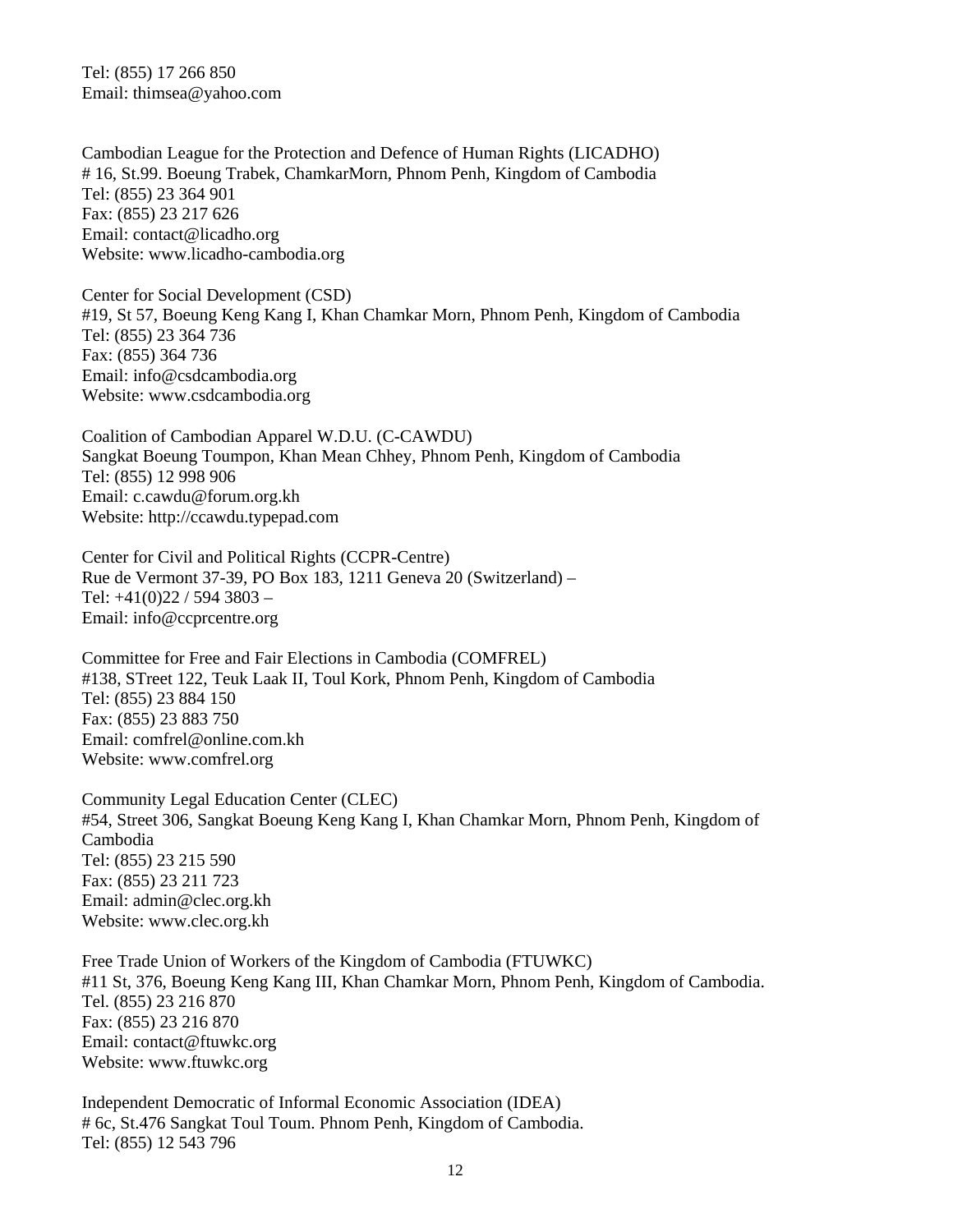International Federation of Human Rights (FIDH) 7, passage de la Main d'Or, 75011 Paris- France Tel. +33 (0) 1 435525 18- Fax + 33 (0) 1 43551880 Email: fidh@fidh.org

Khmer Kampuchea Krom Human Rights Association (KKKHRA) # 183, St. 163. Sangkat Toul Tompoung II, Khan Chamkarmorn, Phnom Penh, Kingdom of Cambodia Tel. (855) 23993486 or (855) 12 259 992 Email: chanrithang@yahoo.com

Khmer Youth Association (KYA) #135A, Street 259,Sangkat Touk La-ak I, Khan Toul Kork, Phnom Penh, the Kingdom of Cambodia Tel: (855) 23 884 306 Fax: (855) 23 884 306 Email: admin@kya-cambodia.org Website: www.kya-cambodia.org

Legal Aid of Cambodia (LAC) # 55BC, St. 390, Boeung Keng Kang III, Khan Chamkar Morn, Phnom Penh, the Kingdom of Cambodia Tel: (855) 23 213 376 Fax: (855) 23 213 379 Email: lac@lac.org.kh Website: www.lac.org.kh

Neutral & Impartial Committee for Free and Fair Election in Cambodia (NECFEC) #16B, Street 348, Boeung Keng Kang III, Chamkarmorn, Phnom Penh, the Kingdom of Cambodia, P.O.Box 1233, CCC Box 210. Tel: (855) 23 993 037 Fax: (855) 23 993 666 Email: nicfec@wicam.com.kh Website: www.nicfec.org

People Center for Development and Peace (PDP-Center) #133B, Street 259, Sangkat Touk La-ak I Khan Toul Kork, Phnom Penh, the Kingdom of Cambodia Tel: (855) 23 883 304 Fax: (855) 23 883 304 Email: pdpcenter@yahoo.com or kimeng\_yong@yahoo.com

Project Against Domestic Violence (PADV) #47-49, St. 210, Sangkat Tek La-ak III, Khan Toul Kok, the Kingdom of Cambodia Tel: (855) 23 881 956 Fax: (855) 23 994 293 Email: padv@online.com.kh

Southeast Asian Press Alliance (SEAPA) SEAPA Headquarters 538/1 Sam-Sen Rd. Dusit Bangkok Thailand 10300 Tel/Fax: 66-2-243-5579 Email: seapa@seapabkk.org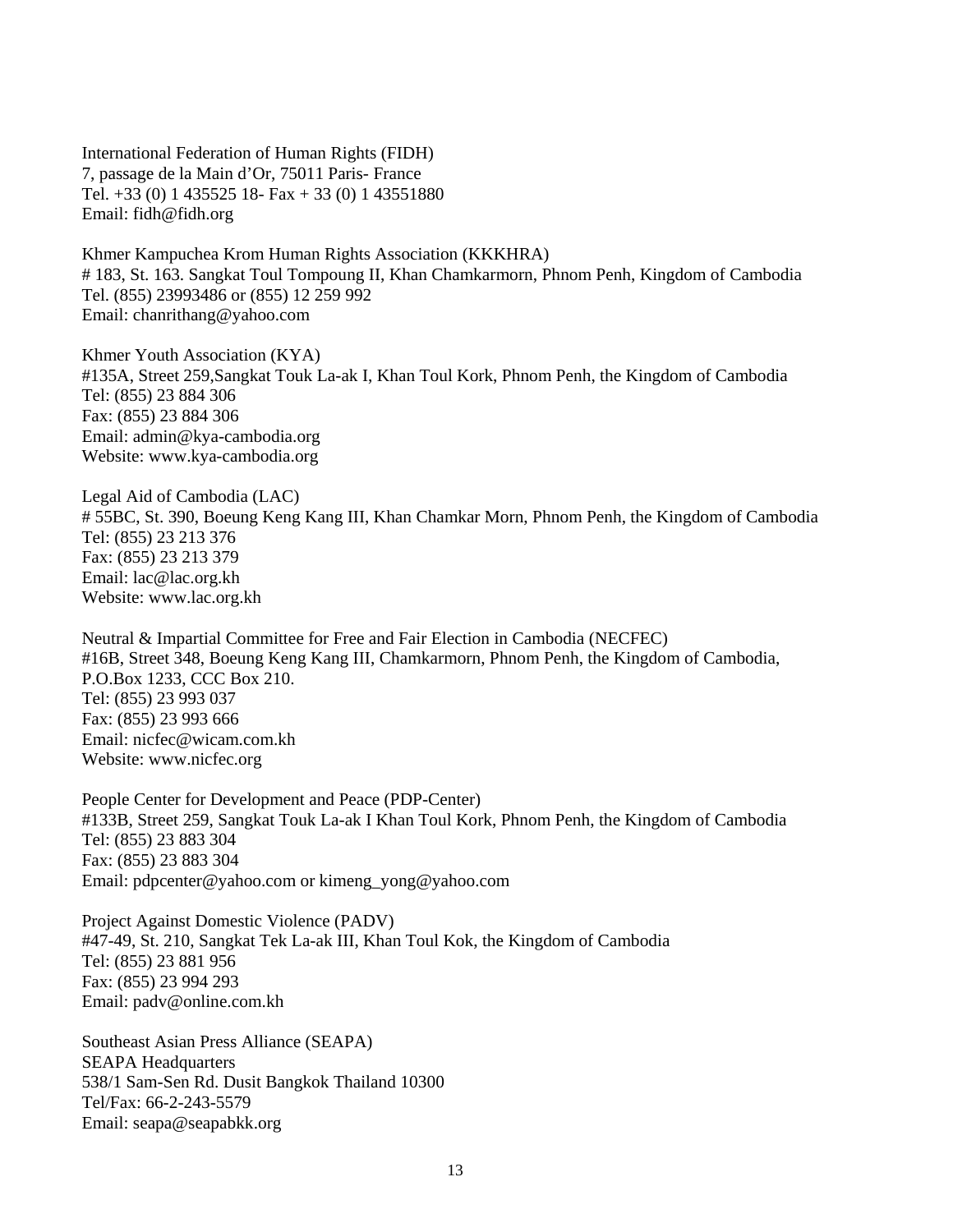Star Kampuchea No. 55, Street 101,Sangkat Boeung Trabek, Phnom Penh, Kingdom of Cambodia. Tel: (855) 23-211-612 Fax: (855) 23-211-812 Email: star@starkampuchea.org.kh Website: www.starkampuchea.org.kh